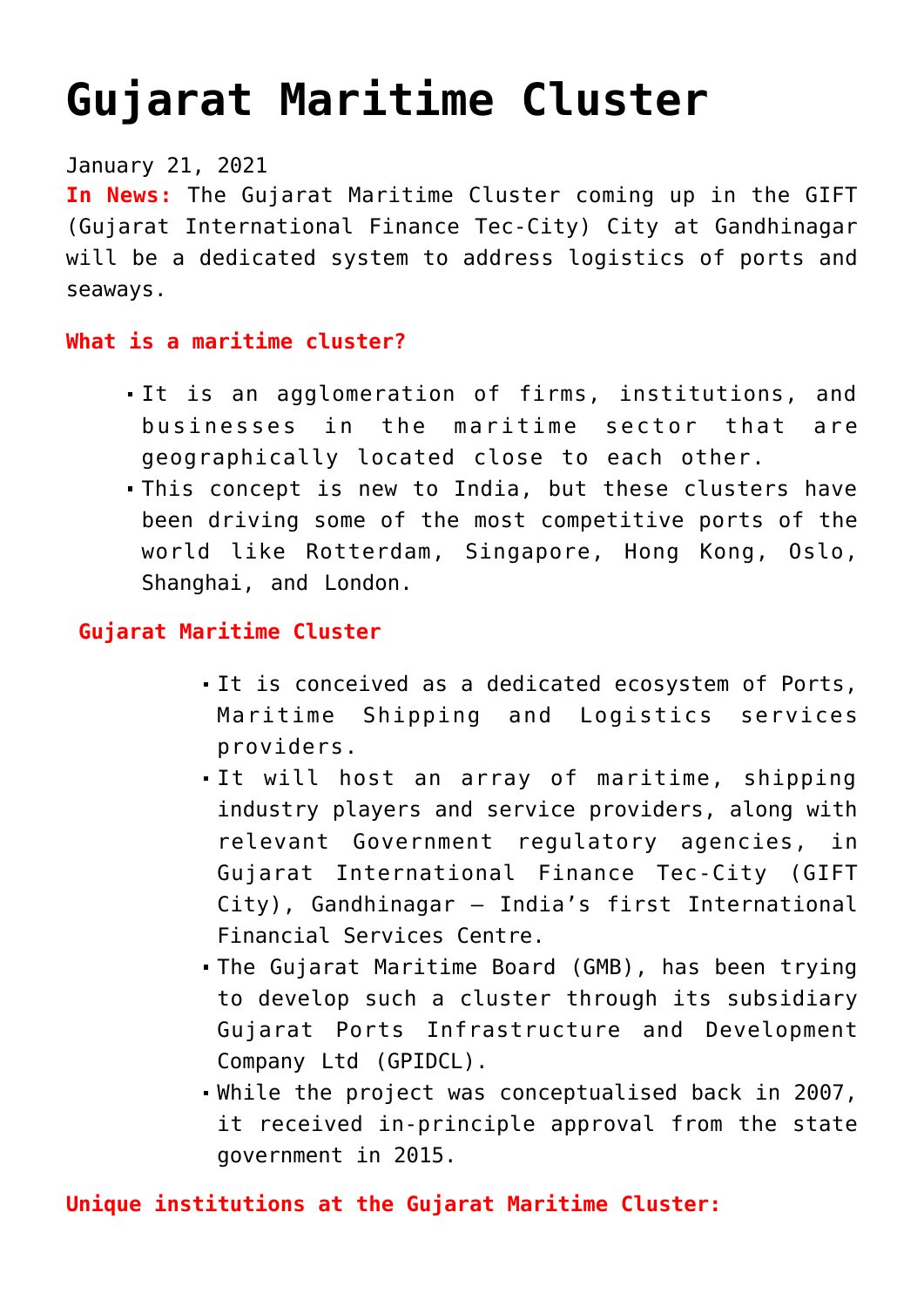- Gujarat Maritime University will be set up.
- Within this, an Alternate Dispute Resolution (ADR) Centre will be set up.
- This centre will provide an option to Indian players seeking to avoid availing the services of international alternative dispute resolution hubs which entail huge costs, time, and travel.
- The cluster is also expected to house the office of the Director General of Shipping.

#### **Need for a maritime cluster**

- This project will try to bring back businesses that have migrated over the years to foreign locations due to the absence of the right ecosystem in the country.
- Gujarat has a lot of ports and handles 40 per cent of the country's cargo, but it does not target the entire value chain.
- Since we didn't have the ecosystem, a lot of Indian companies have moved to foreign locations. For instance, Adani Group has the biggest port in Gujarat, but for their chartering needs, they are based out of Dubai.

### **GIFT City, Gandhinagar**

- GIFT city is India's first operational smart city and international financial services centre (much like a modern IT park).
- The idea for GIFT was conceived during the Vibrant Gujarat Global Investor Summit 2007 and the initial planning was done by East China Architectural Design & Research Institute (ECADI).
- Currently approximately 225 units/companies are operational with more than 12000 professionals employed in the City.
- The entire city is based on the concept of FTTX (Fibre to the home / office).The fiber optic is laid in fault tolerant ring architecture so as to ensure maximum